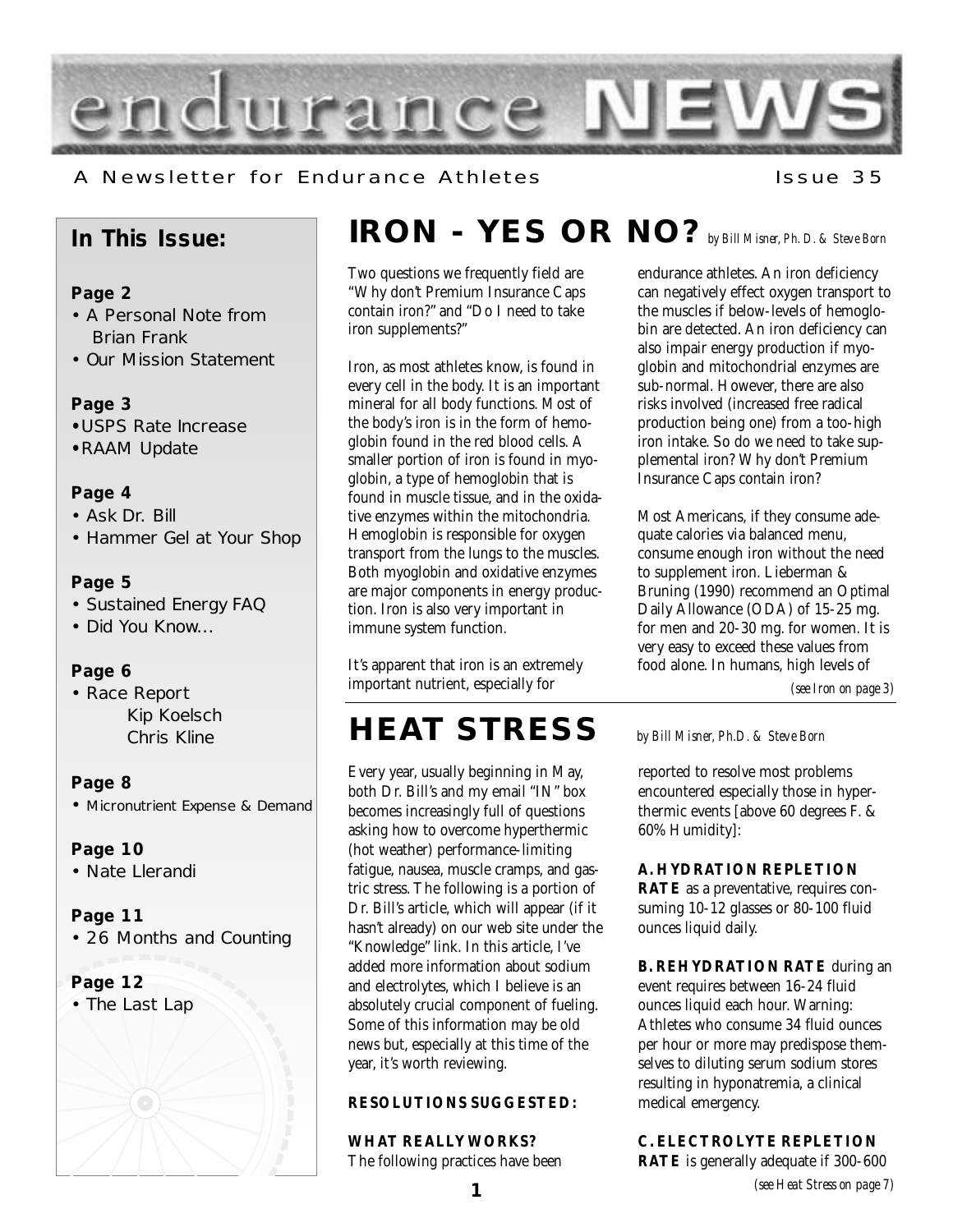**Endurance NEWS** www.e-caps.com A Newsletter for Endurance Athletes





**from Brian Frank**

### **Hammer Gel In Hawaii!**

If you live in Hawaii, most people would say that you are very lucky, and they'd be right. However, there is a price for living in paradise, and it's usually much higher than here on the mainland. Whether it's real estate, gas for your car or food to put on the table, it costs you more than it does here. The good news is that Hammer Gel will not be one of those items.

We have established a distribution facility in Kihei, Maui that enables us to provide bike shops and other retail outlets with our popular 26 serving jugs and our new single serving pouches for the same price that retailers on the mainland pay. This savings will be passed on to you with a retail price point of \$16.99 to  $$17.99$  per jug and  $99c$  per unit on the pouches.

If you've been buying Hammer Gel directly from us, you're probably wondering how it is that \$17 is cheaper than the \$13.50 plus shipping that you've paid in the past. The answer is the doubling of US Postal rates as of July 1st see accompanying article. It will now cost \$15.75 in postage to send you those 3 jugs of hammer gel. If you do a little math, that comes out to \$18.75 per jug. Ouch!

At the end of this article, we've listed some of the shops that have been stocking Hammer Gel or have just begun to

carry it. We are asking two favors of all of our customers who live in Hawaii and those of you who visit for Ironman or other events. 1) Go to the shops that are carrying it and buy from them. 2) If you know of a shop that does not yet carry the Hammer Gel, ask them if they would and send an e-mail to Tom Kern, our distributor in Maui (hammergel@hawaii.rr.com), with the shop name so that he can send them a dealer pack and samples.

Lastly, be sure to check the dealer locator on our web site as we are adding shops daily. If there isn't one listed near you, there will be soon.

**Aloha Bicycle Tours** 448 A-1 Crater Road • Kula

**Bikefactory** 740 Ala Moana Blvd • Honolulu

**HP Bike Works** 74-5599 Luhia St • Kailua Kona

**Island Bikes** 415 Dairy Rd • Kahului

**Island Triathlon & Bike** 569 Kapahulu Ave • Honolulu

**Nytro Hawaii** 691 Auahi St • Honolulu

**South Maui Bicycles** 1993 S Kihei Rd Ste 5 • Kihei

**The Bike Shop** 1149 South King Street • Honolulu

**The Bike Shop** 98-019 Kamehameha Hwy • Aiea

**The Bike Shop** 270 Kuulei Road • Kailua

**Tri Paddle Maui** 92 North Market St, Suite B • Wailuku

**West Maui Cycles** 840 Wainee Street • Lahaina

Bringink

# **Mission Statement**

*The objective of Endurance News is to provide you, the serious endurance athlete, with a valuable resource that you will find to be informative, educational, thought provoking and helpful in your ongoing pursuit of optimum performance and health.*

*Endurance News features insightful articles on diet, nutrition, training and other topics of interest for endurance athletes — written by myself as well as professional and elite amateur athletes and other experts in the area of nutrition and exercise. In addition, Endurance News will include articles highlighting new and existing E-Caps products and how to get the maximum benefits from them.* 

*In reading this and future issues, please remember that the views expressed in this publication will always be biased in favor of a healthy diet, hard training that emphasizes quality over quantity, and prudent supplementation to improve health and performance. But above all, we at Endurance News believe there are no short cuts, and success can only come from hard work.*

*Brian Frank E-Caps Co-Founder*

Legal disclaimer: The contents of Endurance News are not intended to provide medical advice to individuals. For medical advice, please consult a licensed health care specialist.

**Back issues of** *Endurance News* **are available online. Point your browser to www.e-caps.com/oncall/enews.cfm**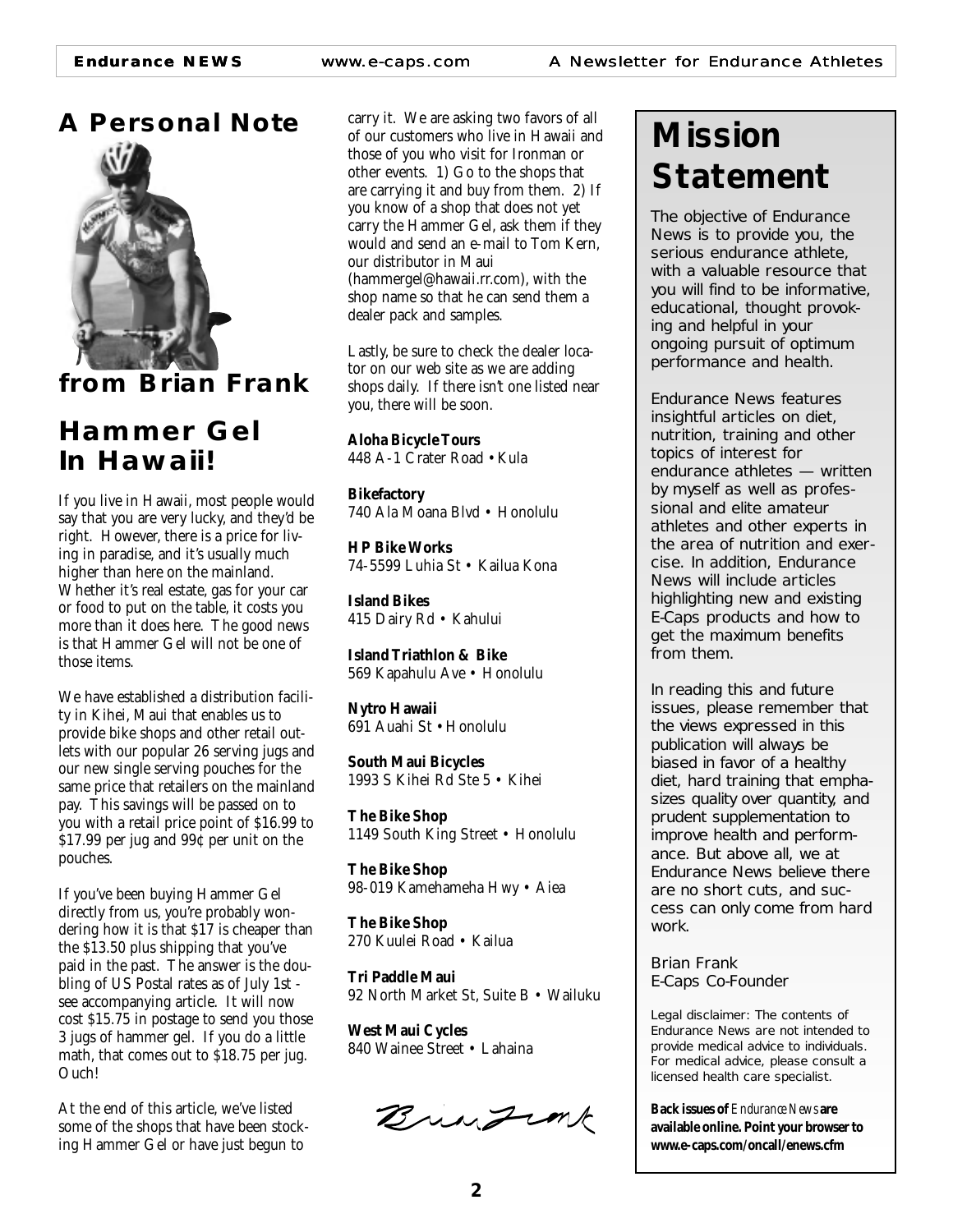storage iron, as well as low iron binding capacity, are considered at-risk for ischemic heart disease progression. The mechanism for this is likely elevated hydroxyl radical production due to an enlarged transit iron pool. Researchers van Jaarsveld, Kuyl, & Wiid determined whether diet-containing iron concentrations near the recommended upper limit tended to alter the degree of myocardial ischemic/reperfusion injury in rats or whether simultaneous antioxidant supplementation had cardiovascular- debilitating effects. [Res Commun Mol Pathol Pharmacol 1994 Dec;86(3):273-85]

If an athlete consumes excessive above RDA levels of dietary iron, they may experience an increase in harmful free radical oxygen species damages. Such increases in free radical levels may impose premature fatigue or further neutralize the supply circulating exogenous antioxidants.

### **IRON INTAKE FROM FOOD INTAKE OF ATHLETES AND NON-ATHLETES**

### *(Iron from page 1)* **ENDURANCE ATHLETES**

**Men** - Daily Iron Intake From Foods 9 Subjects AVERAGE=279% **Women**- Daily Iron Intake From Foods 7 Subjects AVERAGE=193%

**SEDENTARY NON ATHLETES Men**- Daily Iron Intake From Foods 4 Subjects AVERAGE=158% **Women**- Daily Iron Intake From Foods 5 Subjects AVERAGE=115%

The above results may implicate an iron-supplemented diet as imposing increased degree of oxidative injury if simultaneous antioxidant supplementation prevented much of this increase. Twenty three customers, 16 athletes and 9 non-athlete's iron food intake was determined by computer-generated dietary analysis performed over a 36 month period. Male athletes [279% x RDA] and female athletes [193% x RDA] consume more calories than sedentary counterparts, therefore their total iron intake from food sources exceeds dramatically their required daily allowance (by a combined average of

241% x RDA). This along with the advice of a cardiovascular surgeon led us to remove iron from Premium Insurance Caps. This also is the basis for the suggestion that blood serum markers of iron deficiency substantiate and be medically monitored during any sort of iron supplementation, dose, and duration. Editors at the Life Extension Foundation have suggested not taking iron supplements unless a blood test reveals a deficiency. According to the Foundation, "Most people have too much iron in their body. Excess iron generates massive free radical reactions. Human epidemiological studies show that those with high iron levels are far more likely to contract cancer and heart disease. A growing body of evidence implicates iron in neurological disorders such as Parkinson's disease."

So for the majority of us, adequate iron is easily obtained from the diet, and supplemental amounts are not necessary. If you aren't sure about your iron status, a CBC (Complete Blood Count) / Chemistry Profile blood test will determine what your iron status is and whether supplementation is necessary.

## **USPS RATE INCREASES!! RAAM 2002**

By now most of you are probably aware of the most recent hike in postage prices. Besides the one ounce stamp increasing from 34¢ to 37¢, there has been a massive increase in the priority mail rates for packages over 1 pound. So, beginning on Monday, July 1st, all "cheapest way" packages weighing over 1 pound will be shipped via UPS ground or FedEx ground. Previously, packages up to 4 pounds were sent via Priority Mail.

For those of you who live in the lower 48, the only change you might notice is that UPS or Fedex will now be delivering packages that used to go USPS. For those of you who live in Hawaii, see accompanying story. This news is not so bad either because of our new distribution facility in Maui...at least for

Hammer Gel and Endurolytes. We hope to add the Sustained Energy, Soy Pro and Whey Pro to the list of items that will be locally available in Hawaii before the end of the year.

That leaves customers in Alaska, Puerto Rico, Guam and military personnel with the short end of the stick on this deal. For some of you, UPS 2day or FedEx may not cost any less but will get your order to you faster. For military athletes that receive orders at an APO or AE address, there is no other option besides USPS. We regret the inconvenience and added cost that will result from this rate increase. As we always have, we will continue to do our very best to deliver your products to you as inexpensively as possible.

This year's RAAM (Race Across America) is JUST ending as we go to press. More about this amazing race in a future Endurance News but for now a quick and sincere "congratulations!" to all the finishers, especially the following riders who used E-CAPS/HAMMER NUTRITION products during their race: (D=Days, H=Hours, M=Minutes)

3rd Place - Allen Larsen - 10D, 1H, 5M 7th Place - Sam Beal - 11D, 2 H, 55M 8th Place - Guus Moonen - 11D, 10H, 21M

1st Place Tandem (9th overall) George Thomas/Terri Gooch 11D, 19 H, 21M

2nd Place Two-Person Team Terry Zmrhal/Tracy McKay 8D, 3H, 59M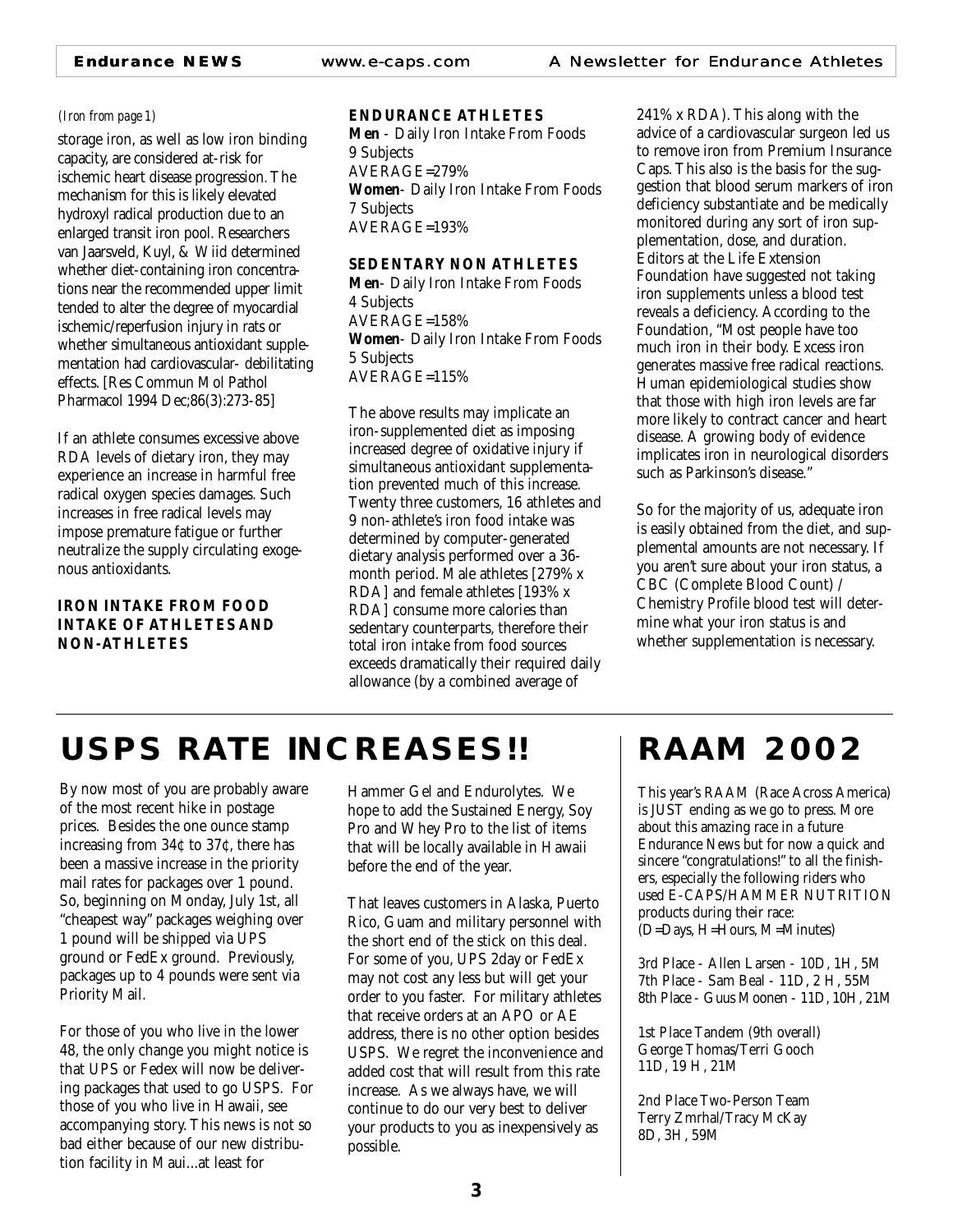**Ask Dr. Bill**

**Question: Can you teach your energy system to more efficiently convert fats to energy by having a higher fat ratio diet ie: 40/30/30 as opposed to a high carb diet? Is it true that your body will use all its carbs first for energy before converting fat to energy?**

**Answer:** What you provide in your personal dietary fuel source may impose a level [volume] of specific enzymes for your mitochondria to convert those foods into energy fuels to regenerate ATP. Athletes who train on a high fat diet will create a sport-specific need to produce more fatty acid converting enzymes than an athlete who trains on a high carbohydrate diet.

Endurance training on a relatively high carbohydrate diet [60%+] typically generates enough glycogen stores to fuel 70-90 minutes aerobic pace exercise. Athletes training on less than 60% carbohydrates, say in the 40-30-30 protocol, run the risk of not refueling glycogen stores to the maximum, though sheer volume of carbohydrates, if well timed, in the presence of glycogen synthase may "top off " glycogen stores.

The body can be trained to dispose of stored fuel sources based on what you eat. Most sport scientists will insist that a high carbohydrate diet is superior to the high fat alternative, which has the potential to not meet glycogen store capacity. This will, with time and training, impose greater demand on fatty acid metabolic pathways and their enzymatic contribution to meet energy demand. For an Olympic distance triathlon, for example, muscle glycogen stores may be performance limiting since this event requires a higher VO2 Max energy output than the longer Ironman, which requires greater donation from fatty acid stores. You have stored enough fat to run from Los Angeles to Dallas. The best way to increase that efficiency is to train it to perform a specific distance at a specified rate. This occurs gradually and with periodic training interventions. In my opinion the 40- 30-30 protocol supports neither performance outcome nor the training interventions required to increase the efficiency of fatty acid's enzymatic fuel transition. Not everyone agrees with me on this issue.

Here is a chart, which helps illustrate energy expenditure:

| <b>TIME AEROBIC EXERCISE</b>  | <b>FUEL SOURCE PERCENT</b> |
|-------------------------------|----------------------------|
| First 60 minutes              | Carbs-55%-65% (Glycogen)   |
| First 60 minutes              | Fat-30%-35%                |
| First 60 minutes              | Protein- $5\%$ -15 $\%$    |
| After 90 minutes*             | Carbs-30%-35%              |
| After 90 minutes <sup>*</sup> | Fat-55%-65%                |
| After 90 minutes <sup>*</sup> | Protein- $5\%$ -15 $\%$    |
|                               |                            |

\*Assumes aerobic pace 75% VO2 Max or less and that the athlete has achieved fitness for duration and rate of exercise.

### **IS HAMMER GEL AT YOUR FAVORITE SHOP?**

Does your favorite local shop carry the Hammer products that you use regularly? Would it be more convenient to be able to get the products without waiting for UPS to deliver your order and paying shipping charges? You can help make it happen.

Even though the list of shops carrying Hammer Gel is currently over 500, with almost 100 in California alone, there are still several thousand that do not. We'd sure love your help in reaching as many of these other shops as possible. With our new single serving pouches, we can appeal to all types of shops and customers.

Most shops are sensitive to the needs and requests of their customers. Ask them if they would please carry the Hammer Nutrition products in their shop so you can purchase directly from them. They can call, e-mail or fax a request for dealer information from us, and we will make sure they get all the details they will need. Or, we will gladly contact them directly so all you have to do is call and give us their phone number and the name of the shop. Before you know it, they will have all your favorite products available so you can purchase them the day before the big race when you realize you just ran out.

You can have them contact us at:<br>**Ph:** 800-336-1977 **Ph: 800-336-1977 Fax: 406-862-4543 e-mail: jja@e-caps.com**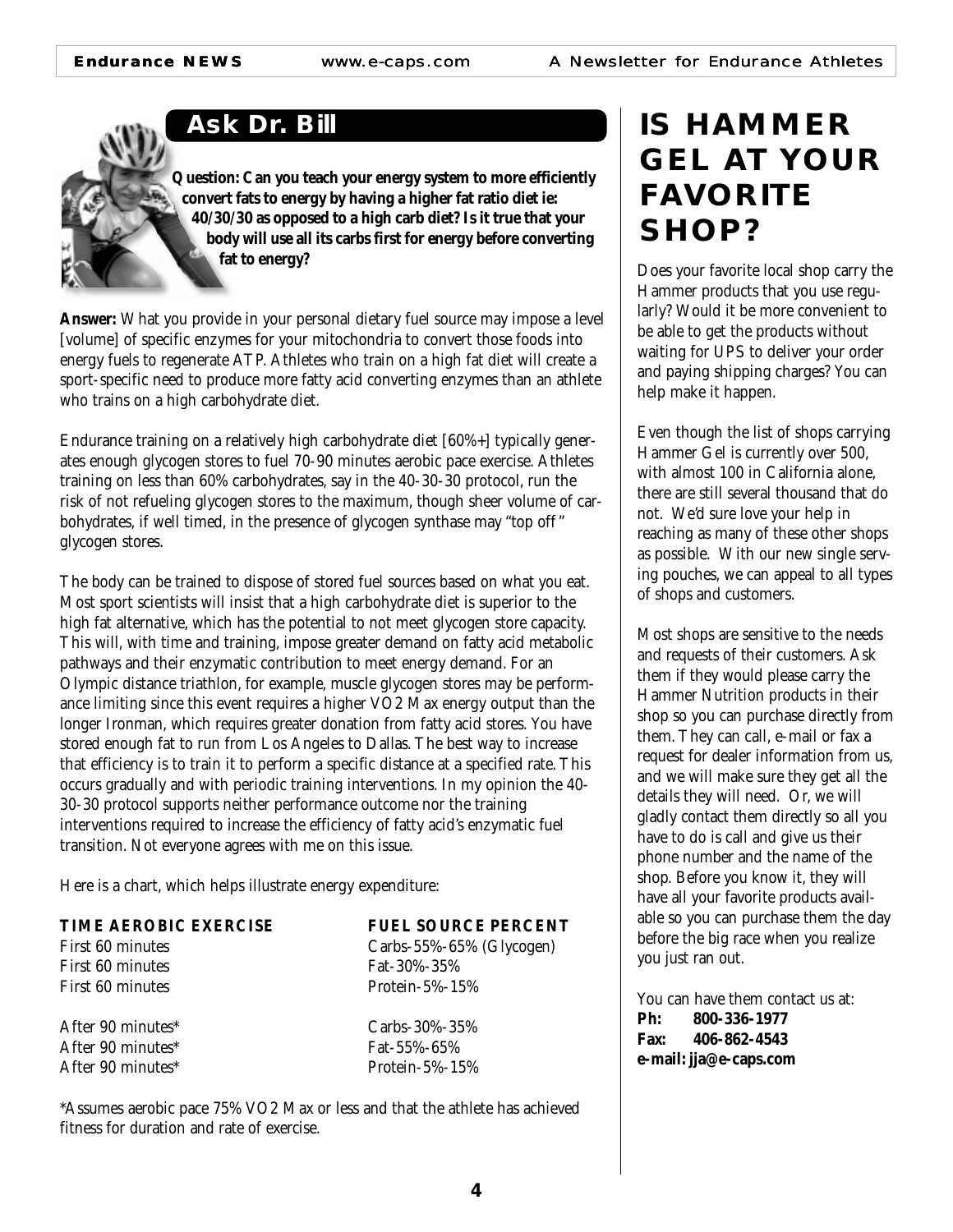# **SUSTAINED ENERGY MIXING/STORAGE FAQ**

**Question:** Can Sustained Energy be pre-mixed/refrigerated the day before use? Can leftovers be stored until the next workout? How long?

**Answer:** We do not recommend this practice; SE is very bioactive, meaning retro degradation is also rapidly transferred into the energy cycle. Like any natural uncooked food, without preservatives or additives, it should be ingested at 40 degrees temperature within 4-8 hours after mixing for best results.

**Question:** When taking \*both\* Sustained Energy and Hammer Gel (HG) during long workouts, should the recommended amounts of extra water for each be maintained (i.e. about 25oz x 2) or combined (i.e. about 25oz)?

**Answer:** For osmolar-advantaged absorption rate, each scoop of SE or each serving of HG, it is suggested 4-5 ounces water for cool temps, and 8-10 ounces for hot/humid conditions. Be sure to use Endurolytes at the rate of 1- 3 per hour (more if the weather dictates a higher intake), and ALWAYS give this trial within your specific physiology response in training to confirm and

determine optimal dose ratios of fluidfuel-electrolytes. Fuel should be in the 250-350 calories per hour, while fluids are recommended at the ranges of 16-24 ounces per hour.

**Question:** Why is it that once SE is mixed with water it starts to ferment in 12 hours or so if not refrigerated and HG seems to last forever. Aren't they both pretty much the same stuff?

**Answer:** Sustained Energy contains roughly 12.3% Soy Protein Isolates and 85-86% of three separately unique chain length maltodextrins. When carbohydrates and proteins touch in the presence of humidity crystallization begins, retrograding into what you named "Fermenting." These Hydrolytic reactions commence at an enhanced rate when water is mixed in with the dry powdered SE. Heat further enhances retro gradation, enhancing enzymatic processes further and further until putrefaction is easily noticeable by both taste and smell. If a 20% maltodextrin solution and a 20% Soy Protein Isolates solution [by weight] are mixed, the soy will "Spoil" or retrograde first, but the

*by Bill Misner Ph.D. & Steve Born*

maltodextrin solution will last a long, long time. Add the soy and the maltodextrins together, and the spoilage process will be hastened.

**Question:** If one mixes SE and keeps it in the fridge for a day or two, will it break down any of the desired properties due to sitting for awhile and not being used right away?

**Answer:** Pre-mixed SE will taste like or smell like "sour milk" after about a week in the fridge or 7-8 hours in warm or hot air. SE will last 14-16 hours if kept 40 degrees or less. The affinity of carbohydrates and protein substances is well known resulting in some crystallization or hardening. Airborne or waterborne microorganisms appear to flourish in the presence of amino acids. You can mix maltodextrins with water in an open container almost indefinitely. The effectual benefits ("desired properties") are not lost, but the L-Carnitine in SE may deteriorate some forming crystals within the mix since it is very hygroscopic (has an affinity for water). The deterioration, if any, is minimal in 48 hours post mix, refrigerated. The ideal is to use mixed SE within 24 hours for races.

### **DID YOU KNOW...**

...that many of the E-CAPS & HAM-MER NUTRITION products have quantity discounts? Check out some of these every day specials:

| <b>Race Caps</b> | \$44.95 ea. |
|------------------|-------------|
| 3 or more-       | \$39.95 ea. |
| <b>ATP100</b>    | \$19.95 ea. |
| 2 or more-       | \$17.50 ea. |
| PIC's            | \$59.95 ea. |
| 3 or more-       | \$54.95 ea. |
| <b>Phytomax</b>  | \$24.95 ea. |
| 3 or more-       | S22.95 ea.  |
| Omegasource      | \$9.95 ea.  |
| 3 or more-       | S 7.95 ea.  |
| <b>Super AO</b>  | \$39.95 ea. |
| 3 or more-       | S34.95 ea.  |

| <b>Tissue Rejuvenator</b> | \$19.95 ea. |  |
|---------------------------|-------------|--|
| 3 or more-                | \$17.50 ea. |  |
| <b>Shark Cartilage</b>    | \$24.95 ea. |  |
| 3 or more-                | S19.95 ea.  |  |
| <b>Hammer Pro Whey</b>    | \$19.95 ea. |  |
| 4 or more-                | \$17.50 ea. |  |
| <b>Hammer Pro Soy</b>     | \$17.95 ea. |  |
| 4 or more-                | \$14.95 ea. |  |

And don't forget our everyday 3-jug special (\$13.50 vs. \$16.00) on Hammer Gel or our "kit" prices on the Race Caps/ Enduro Caps and Cardio Caps/Enduro Caps combinations with or without Xobaline or Liquid Xobaline. E-CAPS/HAMMER NUTRITION products have a superb shelf life so if

you use them regularly (and you should!) stocking up is a great way to save money. We also have fantastic automatic re-supply programs available for many of our products, which provide the lowest prices on our products AND free shipping. We take care of all the paperwork and ship the products to you at specific periodic intervals. For you this means less hassles and never having to worry about running out of product. It's a very flexible program as well, allowing you to change the quantities or shipping schedule if needed. It's definitely worth looking into so give us a call at 1-800-336-1977 and we'll be happy to give you all the details.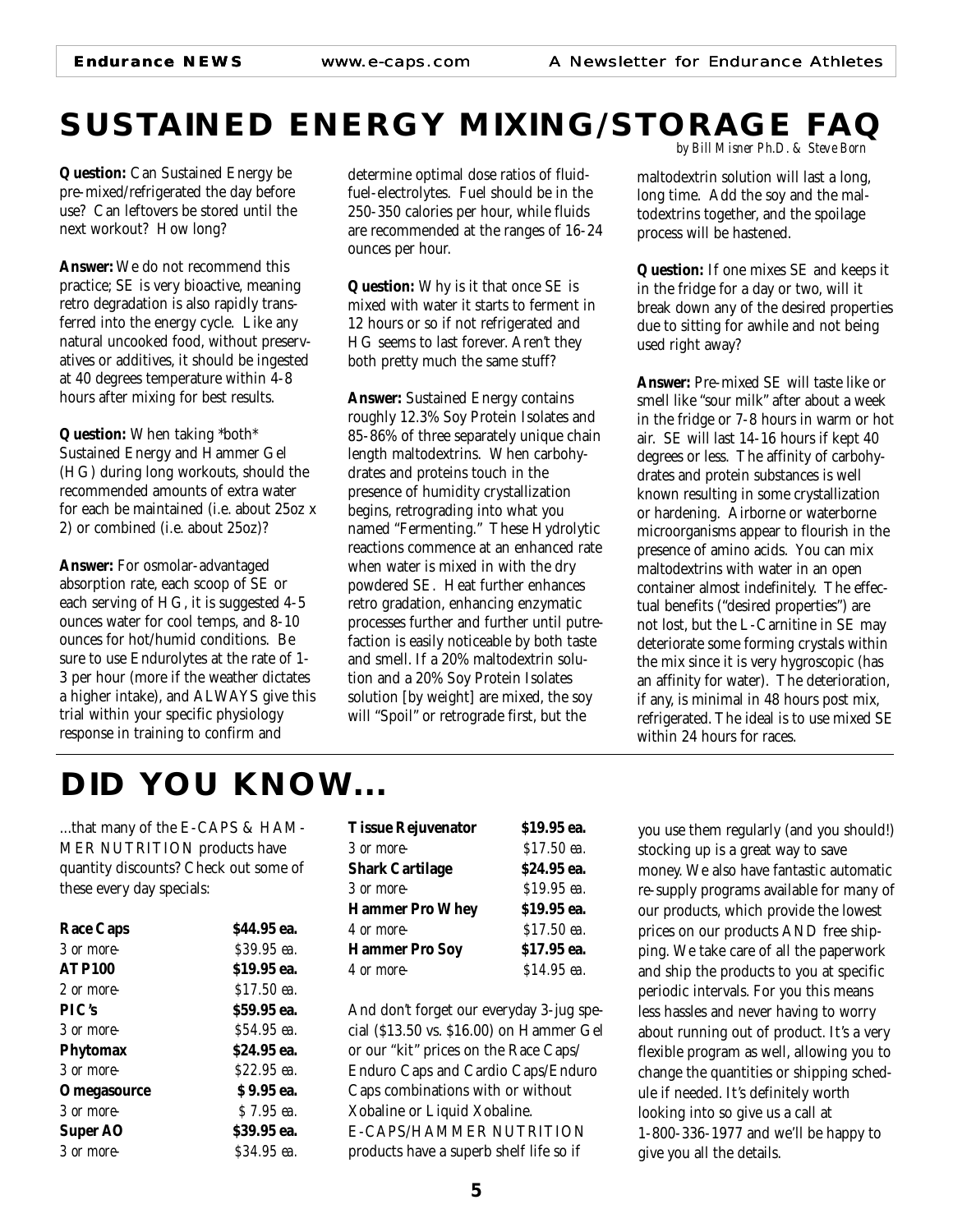### **RACE REPORT •** Catching up with our athletes **Chris Cline • Team Half-Athletes** Wild in Wasatch

I just wanted to send everyone at E-Caps/HammerGel a quick note saying THANKS for your sponsorship and especially for your product line. My team (Half-Athletes) finished the Wasatch Adventure Race this weekend in fine style. The race was only 90 miles but ended up being quite difficult due to almost obscene amounts of mud in the mountains (thanks to a late-season snowstorm and a warming trend afterwards). We paddled and skated, then pushed our bikes up steep, rocky canyons and across miles of snow/mud roads. Then we got to our transition area and pushed our bikes through more mud before starting off on a night-time orienteering trek through (you guessed it) more mud. We (along with most of the other teams) spent a fair amount of time between 3AM and 6AM wandering around lost looking for a checkpoint, but happened to find it faster than most, and made it down to the morning transition area well ahead of the cut-off times, to pick up our bikes for more mud pushing. After we descended into dryer terrain (about the only rideable part, but unfortunately, we had all gone through our brake pads and

had to ride slowly and/or walk the steep parts!), we did one last bike push up to the top of the 300' rappel, walked our bikes back down the steep hill to the valley below (again, due to no brakes), did one last little 4-mile hike, an 8 mile inline skate, and a final paddle out the Provo River into Utah Lake. We finished in 25 hrs and 45 minutes. Not bad for a "24-36 hr" race! This put us in at 6th overall and 3rd in our division (3-person mixed), and qualified us for the US Adventure Racing Association National Championships (which I believe is on the east coast this year).

I used the Race Day Boost and Liquid Endurance for 4 days before the race, then used Enduro Caps, Race Caps, and Super AO throughout the race, in addition to SE and HammerGel. At no point did I cramp up or feel like I was losing it (despite some stomach cramps for a couple hours after eating some solid food at the transition). The most amazing thing was how good I felt the NEXT day! No soreness, and a lot more energy than I felt it was right to have. I even went for a fairly hard mountain bike ride

with my boyfriend, featuring several "interval" efforts of chasing him down.

I can't say if any specific product was responsible for how good I felt...I think it's the entire E-Caps/HammerGel SYS-TEM that makes the difference.

Unfortunately we were so covered in mud most of the time that it was hard to display the E-Caps and Hammer Gel logos, but they are prominently affixed to my bike and pack, and I will wear the shirt and hats (one at a time!) with pride during group runs and I've got those cards in my wallet. Even though racing will only get harder as more people find out about your products, I will HAPPILY spread the word to my friends.

Thanks again I really appreciate your support AND your great products.

Chris Cline Team Half-Athletes Salt Lake City, UT

### **Kip Koelsch • Team Specialized Adventure Racing** Ph(F)lorida Phenomenon

I just wanted to let everyone know that I finished second overall and was the first soloist to finish the Caloosahatchee Adventure Triathlon that was held on March 9 near Ft. Myers, Florida.

It was an awesome sprint race on a fairly cool Florida morning (I had a sweatshirt on before the race). Over 90 teams/individuals showed for the event—4 miles of paddling, a 3-mile trail run, and 6 miles of trail biking. I came out of the paddle second to one of my marathon paddling buddies, but my quick transition started us on the run together. Just before the bike transition we were passed by one relay runner. My friend handed off to his biker and I made my transition to the bike. So, I knew there were two bik-

ers ahead of me. While I was changing my shoes another relay runner must have come in, but I never saw him. Early in the bike I whizzed by the two I knew were ahead of me and (sipping a dilute mix of Hammer Gel, endurolytes, and SE) I continued to hammer on the fast bike course. The volunteers along the way cheered me on and when I crossed the finish line I thought I was in first only to hear them say "number two" as I came across the line. After my initial disappointment I realized what had happened—a relay biker had indeed gone off while I was making my transition.

Regardless, I had a great race—good training for my solo effort in this year's Florida Coast to Coast Eco Adventure

Race. THAT should be an awesome challenge. Memorial Day weekend—55 miles of paddling, 95 miles of biking, and 55 miles on foot—from Crystal River to Daytona Beach!

Kip Koelsch Team Specialized Adventure Racing

Athletes....would you like the E-Caps/Hammer Nutrition community to know what you're up to? Send us a short email to graphic@e-caps.com *(please put Race Report in the subject line)* about your recent accomplishments and we'll try to include it in our Race Report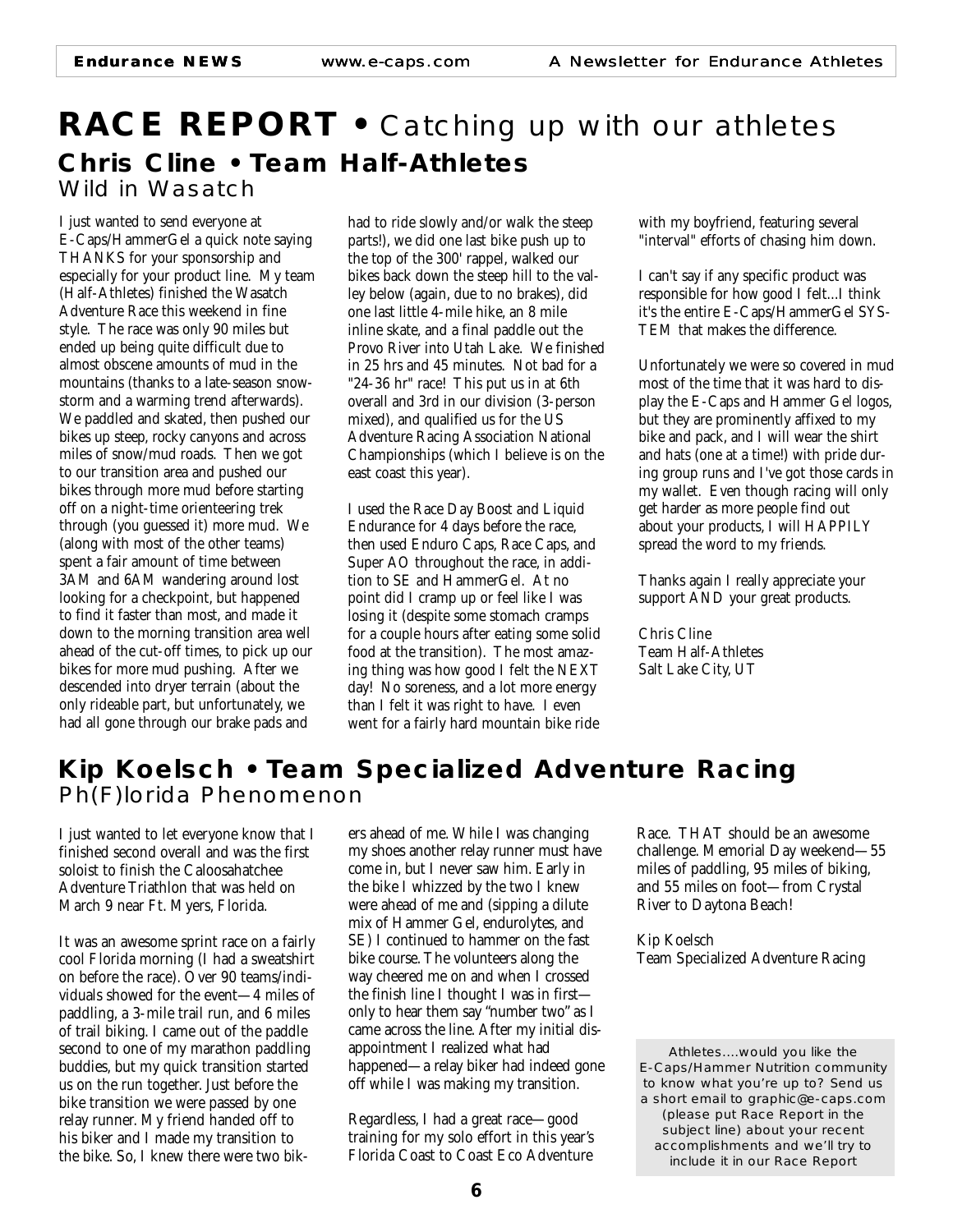#### *(Heat Stress from page 1)*

milligrams sodium are consumed each hour in a divided dose format in the presence of other electrolytes such as potassium, magnesium, calcium, chloride, and manganese. Remarkable dose variation exists between athletes. One female ultramarathoner successfully won a 100-mile running race on 100 mg Sodium per hour for 17 consecutive hours. Her measured blood serum sodium levels varied only -2% and were within normal reference range both before and after the event. Others have reported requirements of over 6 times the former low dose, or as high as 600 mg Sodium each hour in addition to other electrolytes. Perhaps no other component of fueling is as individual as electrolyte replacement.

There is a point in time at which the body cannot replace losses from exogenous (outside) sources. Overdose of a single electrolyte at its repletion rate may lead to other imbalances triggering other systemic reactions that could lead to further problems that might inhibit performance. In other words, just like with water and calories, the body has a limit to how much it can absorb and assimilate with regards to electrolytes. Even though you may be losing "X" amount of sodium and other electrolytes per hour, the body is simply not capable of replenishing it at the same rate it loses it. Fortunately, the body has a very complex yet effective way of monitoring, regulating, and re-circulating sodium and other electrolyte losses... if you don't interfere with it.

Many athletes have suffered needlessly with swollen hands and feet from water retention due to ingestion of salt tablets or electrolyte products too high in sodium during prolonged exercise in the heat. Too much sodium is counterproductive as it interferes with or neutralizes the complex body mechanics involved in re-circulating and monitoring proper blood-serum sodium levels. At some point in dose-presentation, sodium in the blood serum creates

signals from the brain to the kidneys to throw off excess sodium either in urine or in distal tissue stores, which results in edema-like symptoms. That point occurs for most of us between 300-1000 mg sodium per hour. We want our body to re-circulate "adequate" sodium for systemic balance of osmolality, carbohydrate transit across gastric membranes, and nerve transmission for muscle contractions. In other words, sodium is a crucial component for helping many body functions including digestion and proper muscular function but it must be in a supportive and inbalance dose. Too much sodium may contribute toward water weight gain or swollen hands, feet, and face edema (definitely not performance-enhancing). Too little sodium may result in hyponatremia or low serum sodium resulting in muscle spasms, nerve transmission failure or muscle cramping, which not only hinders performance but can become a medical emergency.

What athletes require is a low-sodium approach to electrolyte replacement that emphasizes a balance of essential minerals to cooperatively enhance the body's natural hormone and enzyme mechanics. In essence, we want to work with our body, not against it. The body needs your help to do what it wants to do and can do naturally, but, if you overdo it in replenishment, you will "short circuit" all these very complex mechanisms already in place in the body. Electrolytes, calories, and water are the essential components of fueling the body during exercise, but they can work for you or against you depending on what you choose to do regarding replenishment. Too much or too little will negatively affect performance and may also cause more serious problems.

#### **D. FUEL REPLETION RATE** sug-

gested is 4.0-4.6 calories per minute, or approximately 240-280 calories each hour in 3-4 divided doses. This dose recommendation represents how much fuel the stomach and liver are able to return as an energy substance in working

muscles. The human body prefers small portions and shows its appreciation by absorbing a greater amount of a small dose than a larger volume. High complex carbohydrate energy gels or powdered drinks are reported to absorb at body fluid osmolality in higher solutions [15%] with less gastric side effects than products containing simple sugar solutions [6-8%], such as fructose, sucrose, dextrose, or maltose. In other words, complex carbohydrates, even at a higher rate of concentration, are better absorbed and assimilated than products whose primary carbohydrate source is simple sugar. This allows your body to have more calories available for energy production.

**E. REDUCED RACE PACE** will help reduce core body temperature. The faster pace generates more core heating than a slower pace. Adding a walk break during a run or splashing the whole face and upper torso will reduce body core temperature.

**F. BODY WEIGHT** is expected to decrease -2% in hyperthermic events lasting 3 hours or more. Always weigh before and after events to determine if the hydration protocol was adequate, excessive, or inadequate. The 2% lost reflects water produced during muscle glycogen metabolization. Weighing after 2 or more hours of aerobic exercise should result in 1-2% weight loss, no muscle cramping, and no hand, feet, or facial edema to confirm adequate sodium intake with fluids and fuels.

It's summer and it's hot! Be sure to stock up on Endurolytes and Liquid Endurance, your ally against heat and muscle cramping. Find out more about these great products at **www.e-caps.com** or call **1-800-336-1977**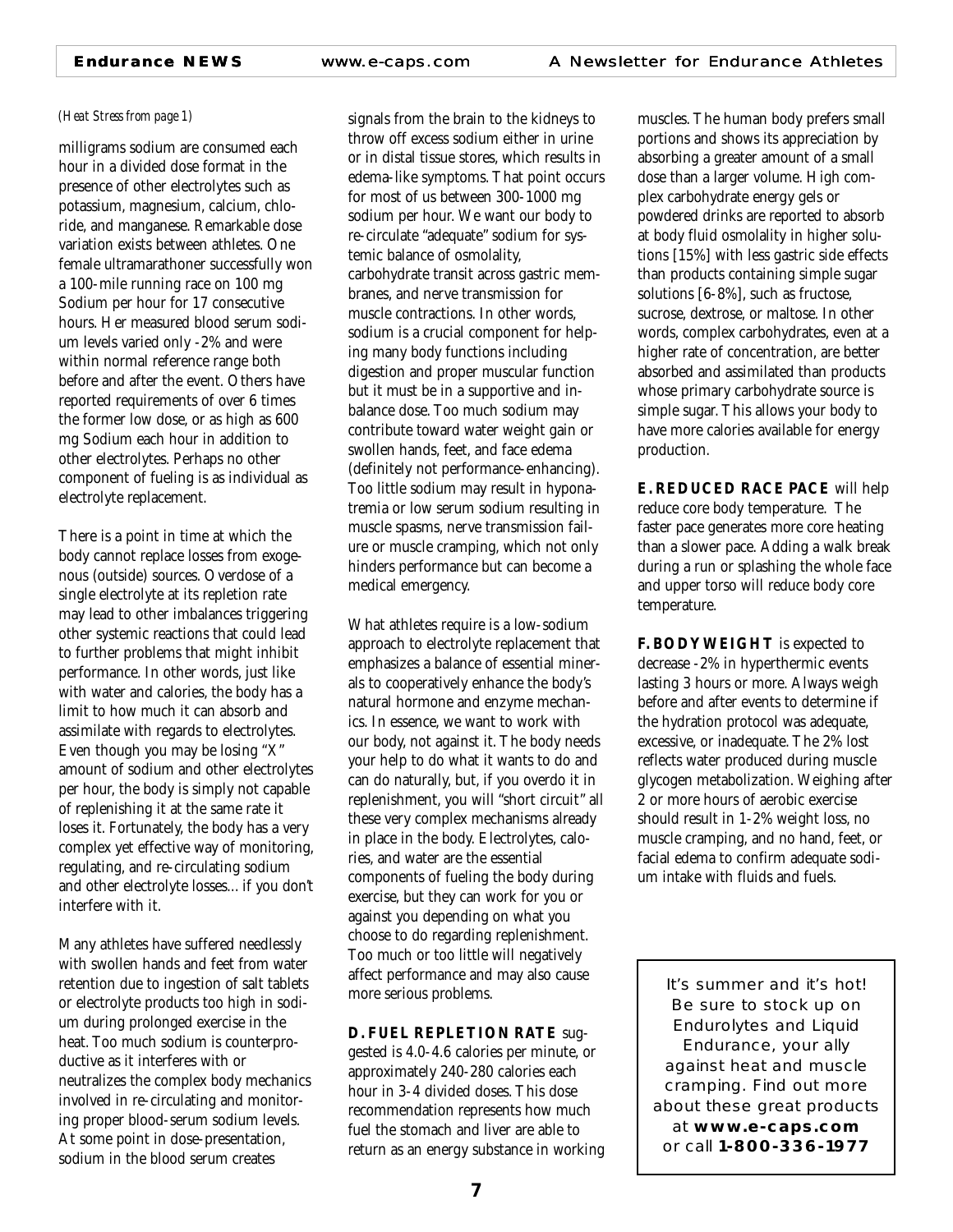### **MICRONUTRIENT EXPENSE AND DEMAND (or, How Many Premium Insurance Caps Should I Take?)** *by Bill Misner, Ph.D.*

Whether or not to ingest large multiple vitamin and mineral supplements is argued favorably in relationship to total caloric intake and expense. Micronutrients are spent proportionately more in younger adults, males, increased duration/intensity of exercise, and by larger athletes. The immediate demand is for anti-oxidants to reduce free radical increases generated by intensity or duration. Skeletal muscle has one of the highest requirements of all tissues for oxygen, exercise increases total oxygen consumption by approximately 10-20 fold, causing an increased rate of production of REACTIVE OXYGEN SPECIES (ROS). To meet or reduce exerciseinduced free radical production, Table A and Table B show estimates for rational daily PIC dosages.

### **MICRONUTRIENT DEPLETION DURING EXERCISE**

The micronutrient RDA supplies equal, or exceeds 97.725% of the sedentary population's micronutrient requirements. A number of micronutrients, most notably vitamins in the B family, play a critical role as co-factors in energy metabolism. As co-factors, B vitamins function as parts of enzymes involved in converting carbohydrates, proteins and fats in to energy. In some cases, B vitamin intake is tied to energy intake and protein intake. For example, the Recommended Dietary Allowance (RDA) for three B vitamins, Thiamin (0.5 mg), Riboflavin (0.6 mg) and Niacin (6.6 mg), is based on increments of 1000 calories consumed - (based on a 2,000 calories per day diet). Daily intake of another Bvitamin, B6, is based on protein intake (0.016 mg per gram of protein) because of its involvement in protein metabolism.

Thiamin is needed for metabolism of

carbohydrate and branched chain amino acids (BCAA) - both of which play important roles in energy and fatigue during exercise. Riboflavin is necessary for the production of two key energy-generating enzymes - flavin adenine dinucleotide (FAD) and flavin mononucleotide (FMN) - which are needed during the metabolism of glucose, amino acids and fatty acids for energy. In addition to the role that vitamin B6 plays in amino acid and general protein metabolism, B6 also has crucial functions in energy production from carbohydrate - as in the conversion of lactic acid to glucose in the liver and the release of muscle glycogen to the bloodstream as free glucose. The bad news, of course, is that if you're satisfying your caloric needs with empty calories or highly refined or processed foods, there's a chance that your intake of B vitamins is sub-optimal. Does exercise increase the need for more vitamins and minerals?

Exercise participation can increase your need for many nutrients, most notably water and energy. Whether vitamin and mineral needs are increased as well is still an issue of some debate. Some nutrients are almost certainly needed in higher amounts by athletes, some nutrient requirements are probably no different for athletes and couch potatoes and even other nutrients can be thought of as specifically tailored for exercisers because they improve athletic performance, yet have virtually no benefits for sedentary folks. [1]

Because athletes need to compensate for the high-energy expenditure of training and competition, they generally consume more food and a higher number of calories than the average person. The extra calories serve to support the energy needs of exercise and maintain adequate energy stores of

glycogen in the liver and muscles. The fact that you're consuming more food to provide those needed calories also means that you're getting an increased intake of calories containing limited vitamins and minerals per calorie.

Although the increased energy needs of exercise are usually satisfied by a higher intake of the energetic nutrients (carbohydrates, protein and fat), it is important to keep in mind that vitamins and minerals play a vital role in the metabolic processes which are responsible for extracting the energy from foods. In addition to their role in energy production and storage, vitamins and minerals function as crucial co-factors for synthesis and repair of muscle tissue and red blood cells and for protection of many tissues from the damaging effects of oxidative stress.

### **EXCESSIVE FEELINGS OF TIREDNESS AND FATIGUE IN ATHLETES**

This can sometimes be linked back to inadequate dietary intake of B vitamins or carbohydrates. While vitamin B supplements and carbohydrate rich foods are often an effective and safe nutritional approach to combating fatigue, unless iron deficiency anemia is documented by a laboratory test (plasma ferrin analysis), high dose iron supplements should be avoided unless specifically recommended by your physician. In men high dose iron supplements can rapidly build up with the potential for promoting tissue damage in the heart, liver and muscles.

### **INTENSE EXERCISE CAN INCREASE OXYGEN CONSUMPTION 10-20 TIMES OVER RESTING LEVELS.**

*(see Micronutrient on page 9)* A side effect of elevated oxygen consumption, however, is the generation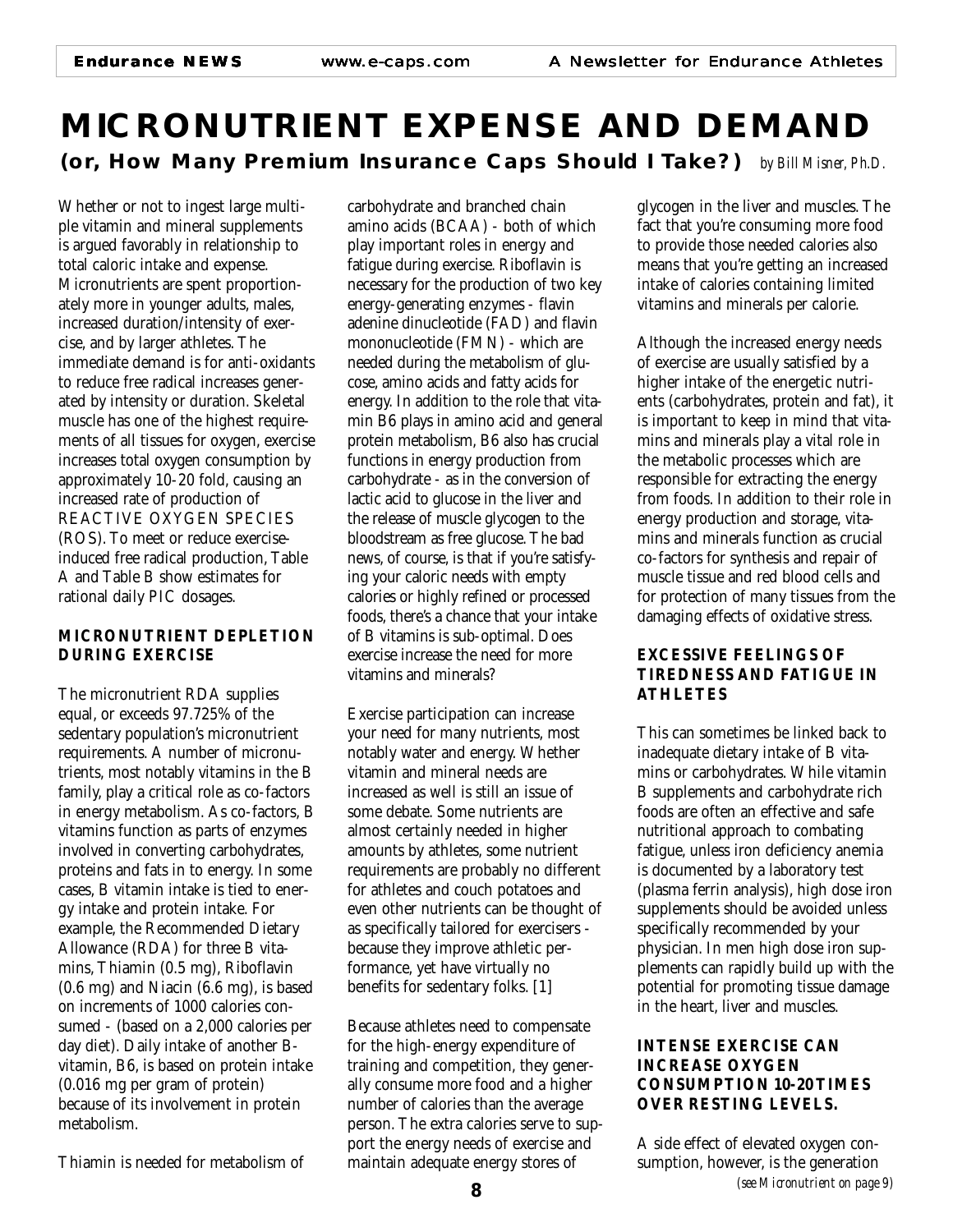#### *(Micronutrient from page 8)*

of free radicals (electrically charged particles) and "oxidative stress" - which can damage tissues and cellular membranes. In defense of body cells and tissues, the body produces a variety of antioxidant enzymes that help to counteract many of the damaging effects of free radicals. In mounting its own antioxidant defenses, the body uses a number of minerals, such as zinc, copper, magnesium and selenium, in manufacturing enzymes to counterbalance the damaging effects of free radicals. In addition other nutrients, like vitamins C and E, contribute to the body's antioxidant defenses. Vitamin E is one of the most important fat-soluble antioxidants providing crucial protection for cell membranes and internal cellular structures. Vitamin C, a water-soluble vitamin, performs important antioxidant functions in the blood and fluid compartments within and between cells of the body.[1] The general recommendation for athletes is that a macronutient diet should provide 55- 75% carbohydrates, 20-25% fats and 15% protein in terms of energy. It should also supplement 10% more micronutrients in sedentary subjects while a supplemented RDA level for each 1000 calories spent from exercise is rational.

#### **REFERENCE:**

[1]-SUPPLEMENT WATCH WEBSITE http://www.supplementwatch.com/articles/sports\_ nutrition/exercise\_vitamins.html

#### **FOOTNOTE EXPLICATION:**

This is Dr. Bill's opinion generated by review of several research papers on fuel and micronutrient expense from a number of metabolic research observations. In that the interpretation is solely Dr. Bill's, it should be noted that many Sports Nutritionists do not favor high dose micronutrient repletion rate.

| <b>TABLE A</b>                                                 |          |          |            |  |
|----------------------------------------------------------------|----------|----------|------------|--|
| ANTI-OXIDANT DOSE FOR REDUCING EXERCISE INDUCED FREE RADICALS. |          |          |            |  |
| (ROS - Reactive Oxygen Species)                                |          |          |            |  |
|                                                                |          |          |            |  |
|                                                                | ONE HR.  | TWO HRS. | THREE HRS. |  |
| <b>SEDENTARY ROS</b>                                           | $-100\%$ | $-200\%$ | -300%      |  |
| <b>RDA DOSAGE AO - ROS</b>                                     | 2.5%     | -50%     | $-75%$     |  |
| <b>AEROBIC EXERCISE ROS 1200%</b>                              |          | 2400%    | 3600%      |  |
| <b>ANAEROBIC EXERCISE</b>                                      | 2400%    | 4800%    | 6000%      |  |
| <b>PIC AO DOSE FOR ROS</b>                                     | 7 CAPS   | 14       | 17         |  |
| <b>PIC AO RESPONSE ROS</b>                                     | 2485%    | 4970%    | 6035%      |  |

#### **TABLE B**

#### **PREMIUM INSURANCE CAPS DOSE RATE BASED ON FUEL REPLETION, GENDER AND BODY WEIGHT**

#### **FEMALES' ENERGY FUEL/PIC MINIMUM AND MAX. CAPSULES/DAY**

|                        |      |      | <b>160 lbs.</b> |
|------------------------|------|------|-----------------|
| <b>BMR</b><br>1373     | 1418 | 1462 | 1544            |
| K/CAL NEEDED 2060      | 2128 | 2194 | 2317            |
| PIC'S MINIMUM 4        | G    |      |                 |
| <b>PIC'S MAXIMUM 7</b> |      |      | 10              |

#### **MALES' ENERGY FUEL/PIC MINIMUM AND MAX. CAPSULES/DAY**

|                         | <b>150 lbs.</b> | <b>170 lbs.</b> | <b>190 lbs.</b> | <b>210</b> lbs. |
|-------------------------|-----------------|-----------------|-----------------|-----------------|
| <b>BMR</b>              | 1745            | 1836            | 1922            | 2002            |
| K/CAL NEEDED            | 2617            | 2755            | 2883            | 3000            |
| PIC'S MINIMUM 7         |                 |                 | 8               | 10              |
| <b>PIC'S MAXIMUM 14</b> |                 | 14              | 14              | 14              |
|                         |                 |                 |                 |                 |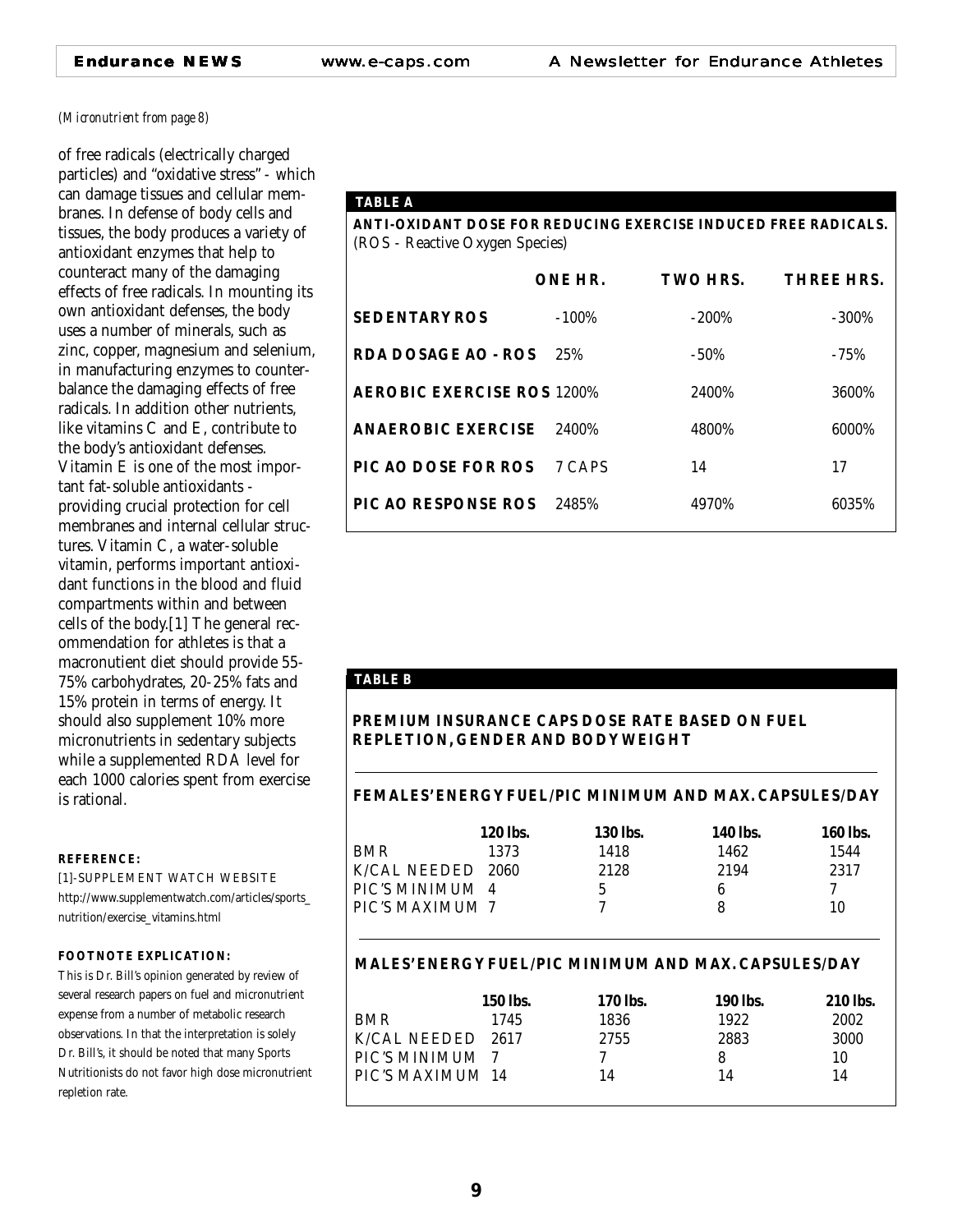### **NATE LLERANDI • A Double Dose**

Note: I have an email folder of Nate's "Tips of the Day" that I like to look through occasionally. After spending the past several weeks helping many of the riders who competed in RAAM this year, I thought these two were quite appropriate; they really hit home for me. I hope you enjoy. -Steve

### **Mind Over Grind**

More is Better. That's the credo to which many athletes subscribe. Unfortunately, it's the easiest way to become over trained and/or injured. The argument is that if you start feeling strong after a few weeks of pounding yourself, then a few more weeks will make you that much stronger.

Up to about 8-12 weeks, this is the case. But to try to extend it any further than that really opens you up to possible lasting pain and misery. We're an instant gratification society. The goal is to break away from this mentality and look to make steady, consistent gains that are sustainable over time. Don't pull a Nasdaq death spiral with your training.

To make steady, consistent gains, you need to implement scheduled rest periods. I have my athletes subscribe to a 5 week cycle (4 weeks hard/1 easy). This give the body time to absorb the hard work just completed and get ready for the next challenging bout.

Likewise, there needs to be flexibility within a week. Having a schedule is great, but it's just a template. Write it in pencil because at some point things will change. If you're not feeling well or feeling drained, then skip/alter the hard session you have planned for that day. The body changes day to day, so honor that. Don't put yourself into a rut and refuse to get out of it. If you normally do hard training during the week, but now you're racing every weekend, then switch things around. Use the constant racing as your hard workouts and do your aerobic training during the week, for example.

### **Chuck the Pen and Pull Out the #2 Pencil**

We all try to come up with the "Secret Master Plan" that will vault us ahead of the competition and/or to personal bests. We mull ideas over and over in our heads until we come up with a plan that seems infallible, then we write it down. The idea is that if we stick to the master plan to a "T", then we'll be breathing fire when it's time to race.

The problem most athletes face (me included, at times) is that we get so focused on this master plan that we don't allow for the flexibility to deviate from it. This is the biggest mistake we can make. What worked last year - heck, what worked last month - will not be as effective today.

Notice I didn't say, "probably won't be. . ." What worked in the past will not work as well today. Sure, bits and pieces of successful training regiments will always be cornerstones of any program - the long run for the marathoner, for example - but even then there needs to be room for experimentation with how that long run is completed.

Along these lines, my college swim coach is the most successful collegiate coach in NCAA history for any sport. Our Men's team has won 22 straight NCAA titles and our women won 17 straight before just losing last March. Every year he throws out the previous year's training plan and starts from scratch. Some plans worked better than others, and every one was very challenging.

Don't be afraid to go against tradition or your master plan. Only by doing so can we find new and innovative ways to produce results. The trick is recognizing quickly when a new approach (or old approach) is counterproductive and eliminating it.

*Nate Llerandi is a former national class swimmer/world class triathlete who, after a 5-year retirement from the sport, is getting back into it. He has been coaching since 1990 and creates programs for athletes of all sports and ability levels.*



**Hammer Gel...good to the last drop!**

Thanks to Kyle Inman for sending us this picture of a Hammer Gel pouch in action at the Middle Mountain Mama mountain bike race in Virginia.

### **HERE BANNER, BANNER, BANNER....**

Our banners are homesick. If we've sent you a banner to use at your event and you haven't sent it back, please send it to:

4952 Whitefish Stage Rd. Whitefish, MT 59937

Thanks for your help!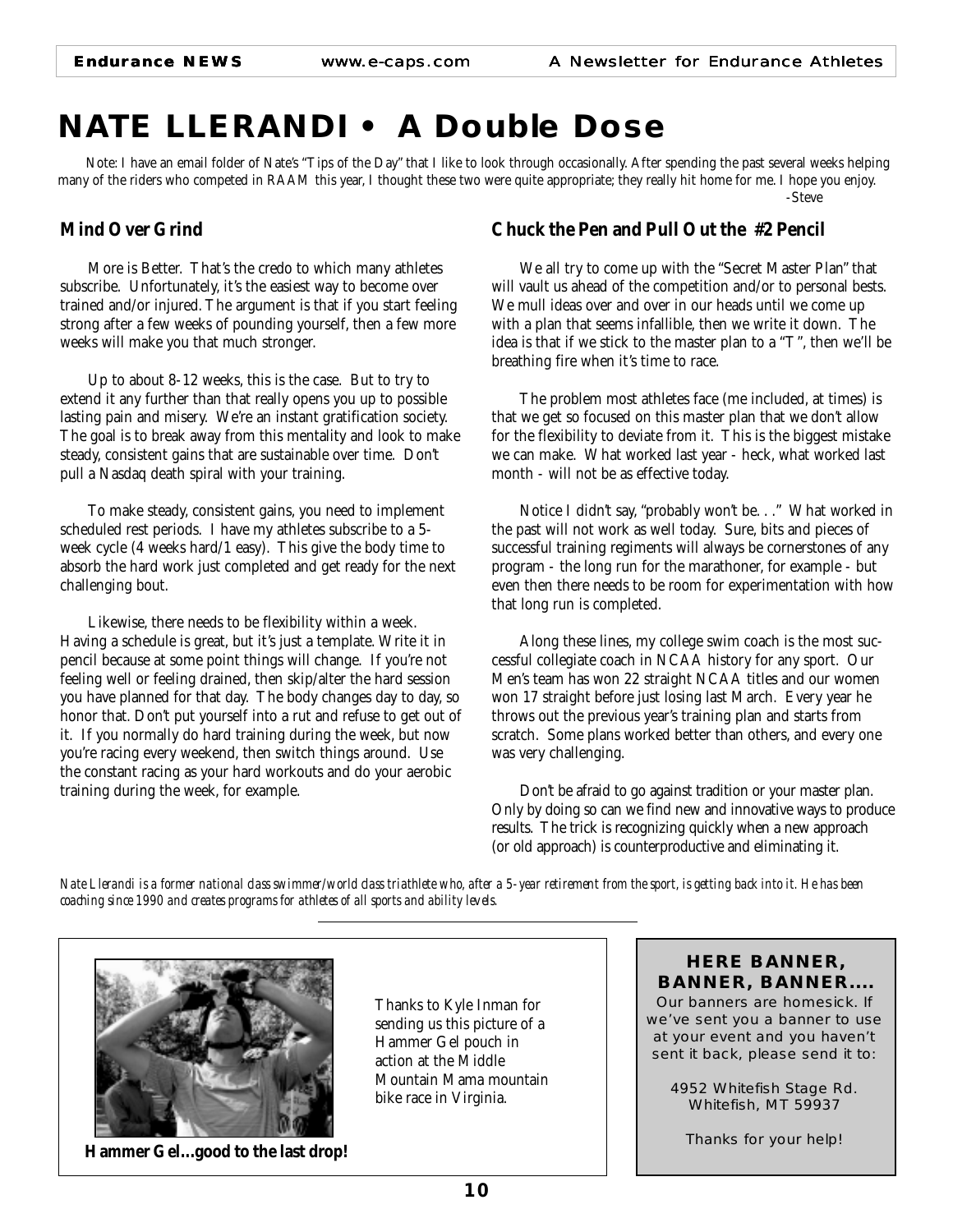### **26 MONTHS** *and counting... by Steve Born*

This issue of Endurance News marks my two-year (well, actually a bit longer) anniversary here at E-CAPS and I wanted to take a moment to reflect on a couple things I've experienced in these past two years. Without getting too sappy I just wanted to express how fulfilling this job has been and continues to be... I have you athletes to thank for that. While I still pursue my own goals as an athlete, it is incredibly satisfying to be a part of the attaining of your goals. Although sometimes I can't seem to keep up with the emails I receive, I do try to answer each and every one in a timely fashion. The reason I strive to thoroughly and completely answer your questions is because I know from my own trial and error just how confusing this area of athletic performance can be. Heaven knows I made many mistakes in my athletic career when it came to figuring out nutrition and supplementation. A very real passion of mine is to share the knowledge garnered from those mistakes (and boy, have there been some real bone headed ones) so that hopefully you won't have to experience the same ones. Being able to help athletes take the confusion out of proper fueling and supplementation is a job I doubt I'll ever truly get tired of. So, as long as Brian will keep me around, I hope to be able to do that and more for all of you for a long time to come.

One of the things I'd meant to do quite awhile ago, but will do now, is to introduce you to (and yes, brag about) the staff here at E-CAPS. Although Brian, Dr. Bill and I are probably the names and faces you most recognize, I can tell you that everyone here is integral to this company. Their presence here makes my job much more enjoyable and so much easier. They are just such great people to work with and I'm honored to have them as friends.

At the beginning and end of each and every day Joe Arnone and I shake hands. It's a nice gesture that reminds me just how much of a team effort this is. Among the many other things he does here, Joe has been instrumental in

handling the monumental task of coordinating athlete and team sponsorships. It's been so great not only working with Joe but also to ride with him, Brian, and Susen (from the shipping department). We have our weekly after-work ride, which is not only a time for us to train but often times it's kind of like a mini staff meeting.

I can't say enough about our customer service staff. Gail Dykstra, Mary Meagher, Dennis Bain, and Barbara Magone are incredible. The amount of calls, emails, web orders, and re-supply/ continuity orders they receive and process is enormous and seems to grow every day. Still, I can tell you that they really do love what they do and honestly enjoy being able to help you. Sure, with well over 100 orders being placed on a daily basis, every once in awhile one gets botched, but, you know, it really is the rare exception and not the rule. They are very organized (I could take a lesson from them!) and meticulous in their efforts to make sure your order gets done right. One of Brian's original desires when he first started E-CAPS, to get your order out the same day you place it (as much as is humanly possible), has never changed; it is still what our customer service staff strives for. We've had a few customer service people come and go in the two-plus years I've been here but I believe right now we have the very best.

Angela Nock is our graphics whiz, and all the catalogs, brochures, mailings, other advertisements, and this newsletter have her professional touch on them. As with any business, producing quality advertising and related materials is such an important part of our company, and her ability to take my thoughts and ideas and make something artistic out of them never ceases to amaze me. There have been a couple other graphic designers here at E-CAPS, but Angela is by far and away the best. No question, she has made this aspect of my job noticeably more efficient and effective. In addition, we have an awful lot of fun putting

brochures, mailers, etc., together.

Tony Siorek runs the shipping department. The responsibilities he and his crew manage on a daily basis are awesome with all the shipping options, schedules, rates, etc., etc...it's mind-boggling! Add to that other responsibilities, like receiving and maintaining inventory, and it makes for a very hectic day... every day! Still, Tony, Susen Ladd (a very good cyclist by the way), Eric Haze, and Wes Davis are truly dedicated to getting your orders accurately packed and out as fast as possible. On the back page of this issue is a letter from one of our customers where he mentions that the warehouse here is (paraphrased) so clean that you could eat dinner off the floor. That, and all aspects of the shipping department, are what these people are all about - neat, efficient, and very organized.

Greg "Girth" Magone is our on-staff computer whiz, helping make our work day (and our computers!) run much better. In addition, Greg's been a real blessing in helping me put together the orders for the 400+ events we sponsor. There's just no way I could do that without his help.

Anyway, it's been a very fulfilling twoplus years at E-CAPS working with these great people and being a part of your athletic goals. Our commitment to you has never been stronger, and we've got some great things in store for the future.

In closing I just want to say thanks for the trust you've put in me and for letting me be a part of your athletic goals. I give you my word that I will strive to never lose that trust.

I hope you all have a great summer!